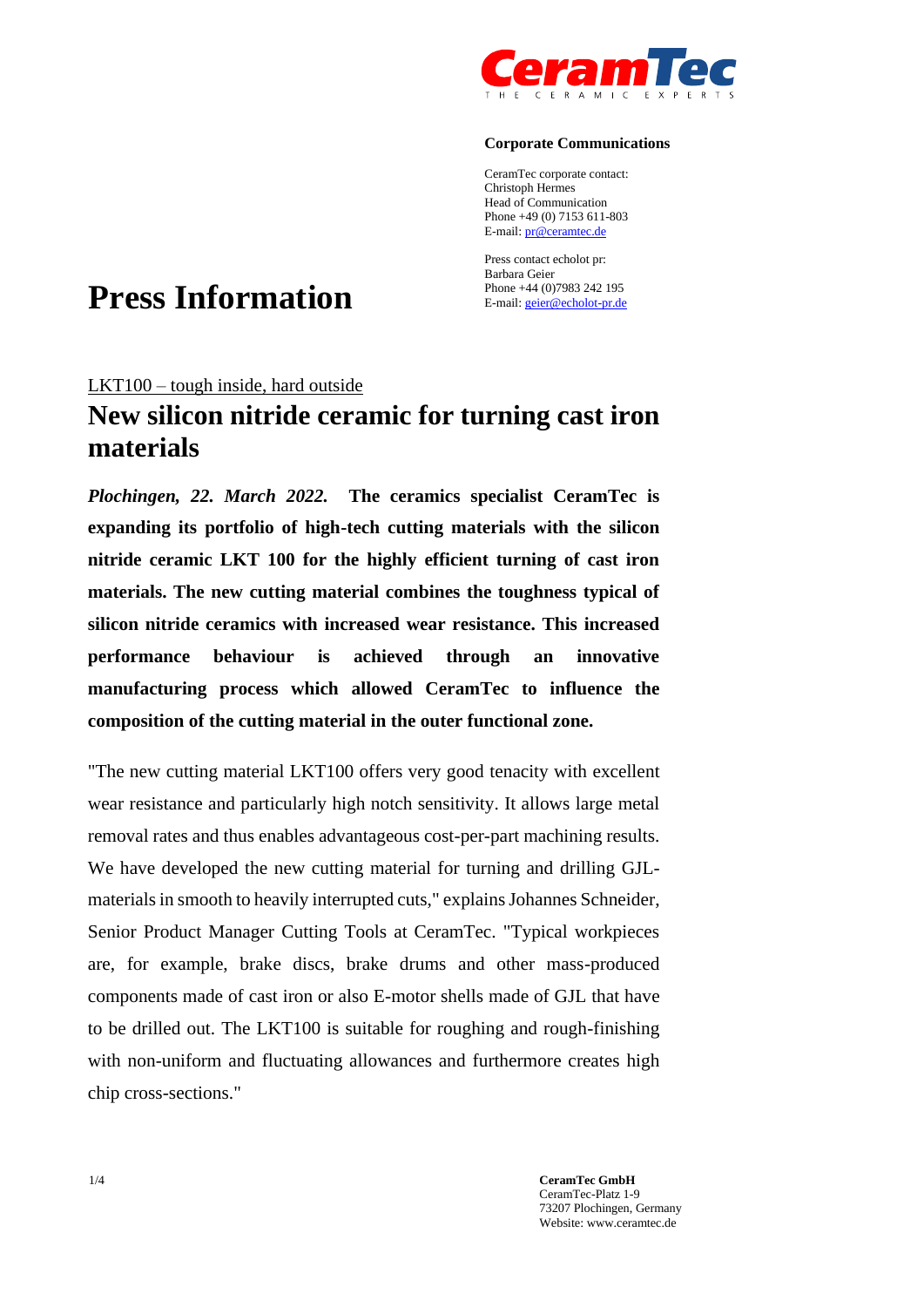

CeramTec corporate contact: Christoph Hermes Head of Communication Phone +49 (0) 7153 611-803 E-mail[: pr@ceramtec.de](mailto:pr@ceramtec.de)

Press contact echolot pr: Barbara Geier Phone +44 (0)7983 242 195 E-mail[: geier@echolot-pr.de](mailto:geier@echolot-pr.de)

# **Press Information**

#### **Newly developed machining step enables wide range of applications**

The indexable inserts made of the new cutting material have a very distinct look. Fine colour nuances of the surface indicate the newly developed machining step by CeramTec for increased wear resistance. At the same time, there is no loss of toughness. This ensures a wide range of applications from smooth, continuous cuts to interrupted cuts and large chip cross-sections. The colour shades do not reduce the cutting performance.

#### **Cutting speeds from 400 to 1,000 metres per minute**

The LKT 100 cutting material is designed for cutting speeds of 400 to 1,000 metres per minute, with a cutting depth of up to four millimetres and feed rates of 0.15 to 0.5 millimetres. The optimal data depends on the actual application.

2/4 **CeramTec GmbH** CeramTec-Platz 1-9 73207 Plochingen, Germany Website: www.ceramtec.de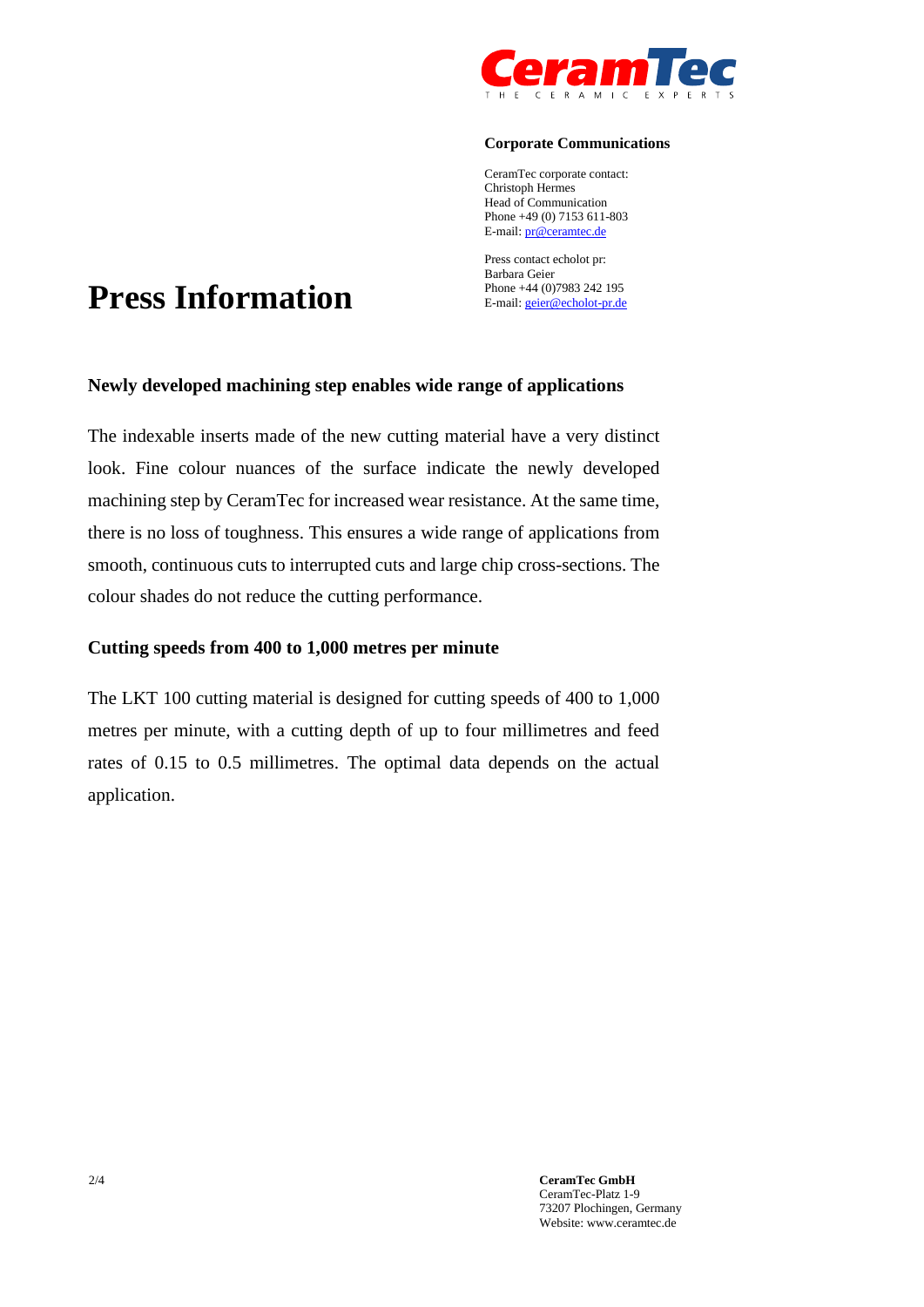

CeramTec corporate contact: Christoph Hermes Head of Communication Phone +49 (0) 7153 611-803 E-mail[: pr@ceramtec.de](mailto:pr@ceramtec.de)

Press contact echolot pr: Barbara Geier Phone +44 (0)7983 242 195 E-mail[: geier@echolot-pr.de](mailto:geier@echolot-pr.de)

# **Press Information**

Notes to the editor



Caption: Silicon nitride ceramics LKT 100 for the turning of cast iron materials Copyright: © CeramTec GmbH

3/4 **CeramTec GmbH** CeramTec-Platz 1-9 73207 Plochingen, Germany Website: www.ceramtec.de